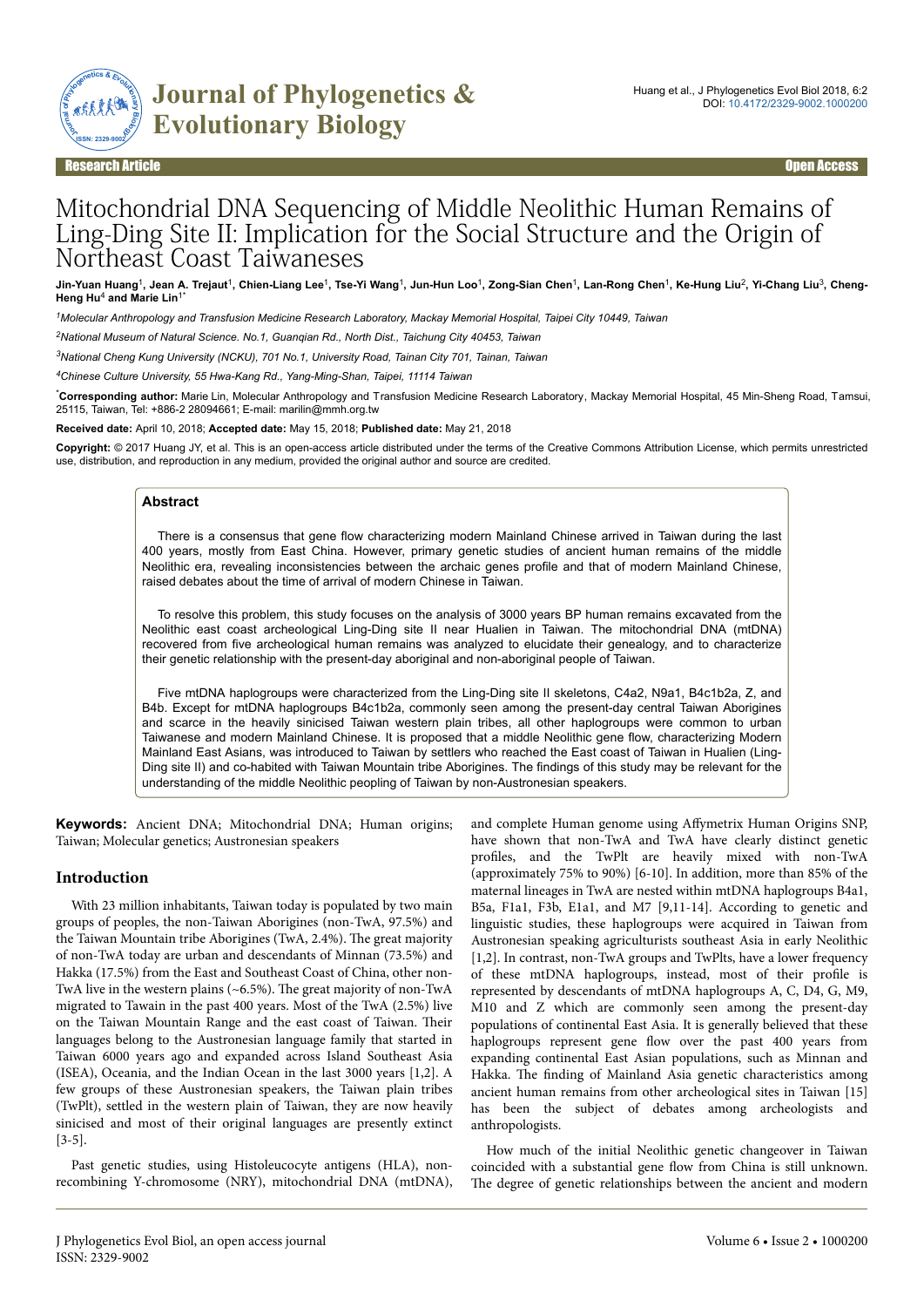Page 2 of 6

populations of Taiwan, and whether there is genetic continuity between them remain to be determined. In this study, we compared the mtDNA genetic makeup of living aboriginal and non-aboriginal native of Taiwan to the genetic profile obtained from five ancient human remains of the Lin-Ding archeological site II, in Hualien on the East coast of Taiwan, dating back to the middle Neolithic era 3,000 years BP. This analysis should help anthropologists and archaeologists explain the genetic origin of the Taiwanese, and address matters that cannot be treated with traditional methods.



Figure 1: Location of ancient human remains of the archeological Ling-Ding site II in Hualien.

## **Materials and Methods**

## **Samples**

Ling-Ding Site II in Hualien on the east coast of Taiwan (Figure 1) provided 6 different ancient human skeletal remains of which 8 teeth samples were suitable for DNA analysis. Radiocarbon dating, using accelerator mass spectroscopy (AMS) of one tooth LD-M11, indicated an age estimate of 2950~3160 years (Table 1). Accordingly, using artifacts, stratigraphic and chronological relationship to LD-M11, other samples on site II were assigned to a mid-Neolithic age most likely older than 2950 years BP.

#### **Silica-Based ancient DNA purification**

Ancient DNA (aDNA) extracts and handling of the teeth were carried out in a laboratory dedicated exclusively for ancient human remains where no modern human DNA preparation or polymerase chain reaction (PCR) has ever been performed. aDNA purification was carried out according to the protocol described by Rohland and Hofreiter [16] with minor modifications. Briefly, teeth pulp was grounded to powder (0.1~0.05 g) using a bleached dental drill and was added to an extraction buffer (0.5 M EDTA, 1% Sodium Diodecil Sulphate, 0.25 mg/ml proteinase K, pH 8.0) for approximately 24 hrs at 55°C. After centrifugation at  $3500 \times g$  for 15 minutes, the supernatant was transferred to a 1 ml binding buffer (5 M GuSCN, 25 mM NaCl, 50 mM Tris) supplemented with a 100 µl silica suspension and set on rotation for 3 h at room temperature. Нe pellet was washed twice in buffer (50% alcohol, 0.1M NaCl, 1 mM EDTA, 10 mM Tris), air-dried for 15 min, dissolved in distilled  $H_2O$  for ten minutes at 56°C and stored at -20°C.

## **PCR** amplification of Mitochondrial DNA

Each 20 μl amplification reaction contained 2 μl of DNA extract, 60 mM Tris-SO<sup>4</sup> (pH 8.9), 18 mM Ammonium Sulfate, Bovine Serum Albumin 10 μg, 2 mM  $MgSO_4$ , 0.2 mM dNTPs and 0.5 unit of Taq polymerase (Platinum Taq High Fidelity; Invitrogen, USA). Negative controls were included for every set of PCR reactions. A modern DNA positive control was finally added to each set of reactions outside the aDNA PCR-setup laboratory. Seven overlapping segments covering the entire hypervariable segment-I (HVS-1) of the mtDNA control region were amplified using primer sequence pairs listed in Table 2.

| <b>Beta Sample</b><br>number | <b>Human remains</b> | <b>Measured radiocarbon</b><br>age (years BP) | 13C/12C<br>(0/00) | Conventional<br>age (years BP) | Calibrated years BP (2-Sigma) |  |  |  |  |
|------------------------------|----------------------|-----------------------------------------------|-------------------|--------------------------------|-------------------------------|--|--|--|--|
| Beta-373818                  | $LD-M11$             | $2950 \pm 30$                                 | 12.2              | $3160 \pm 30$                  | 3450-3345(95%)                |  |  |  |  |
|                              | $LD-M1$              | na                                            |                   |                                |                               |  |  |  |  |
|                              | LD-M2                | na                                            |                   |                                |                               |  |  |  |  |
|                              | $LD-M3$              | na                                            |                   |                                |                               |  |  |  |  |
|                              | $LD-M4$              | na                                            |                   |                                |                               |  |  |  |  |
|                              | $LD-M5$              | na                                            |                   |                                |                               |  |  |  |  |
| na: not applicable           |                      |                                               |                   |                                |                               |  |  |  |  |

Table 1: Ling-Ding radiocarbon dating of ancient human remains.

Determination of additional informative mutations used to obtain more accurate haplogroup assignments was obtained from the sequencing of pertinent segments of the coding region using primer pairs 8, 9, 10, 11, and 12 (Table 2) chronologically.

Sequencing was performed using Big Dye terminator kit (ABI, Taiwan) in a final volume of 10 μl containing 2.5x Ready Reaction Premix, 5x BigDye sequencing buffer, 3.2 pmol primers and 2 μl template. PCR conditions were as follows: 30 cycles of heat treatment at 96°C for 20 s; 50°C for 20 s, and 60°C for 60 s. A purification step

using a G50 Sephadex column (Pharmacia, Taiwan) was performed before the final run on an automated DNA sequencer (ABI model 3730). Negative controls were included in both stages of the assay (extraction and PCR) to assess for the potential contamination. All relevant personnel in this study had their mtDNA typed. Нe two researchers who took the samples from the Ling-Ding site had mtDNA matching haplogroups H and M10b, and all aDNA work was carried out by JYH who matched mtDNA haplogroup N9a10.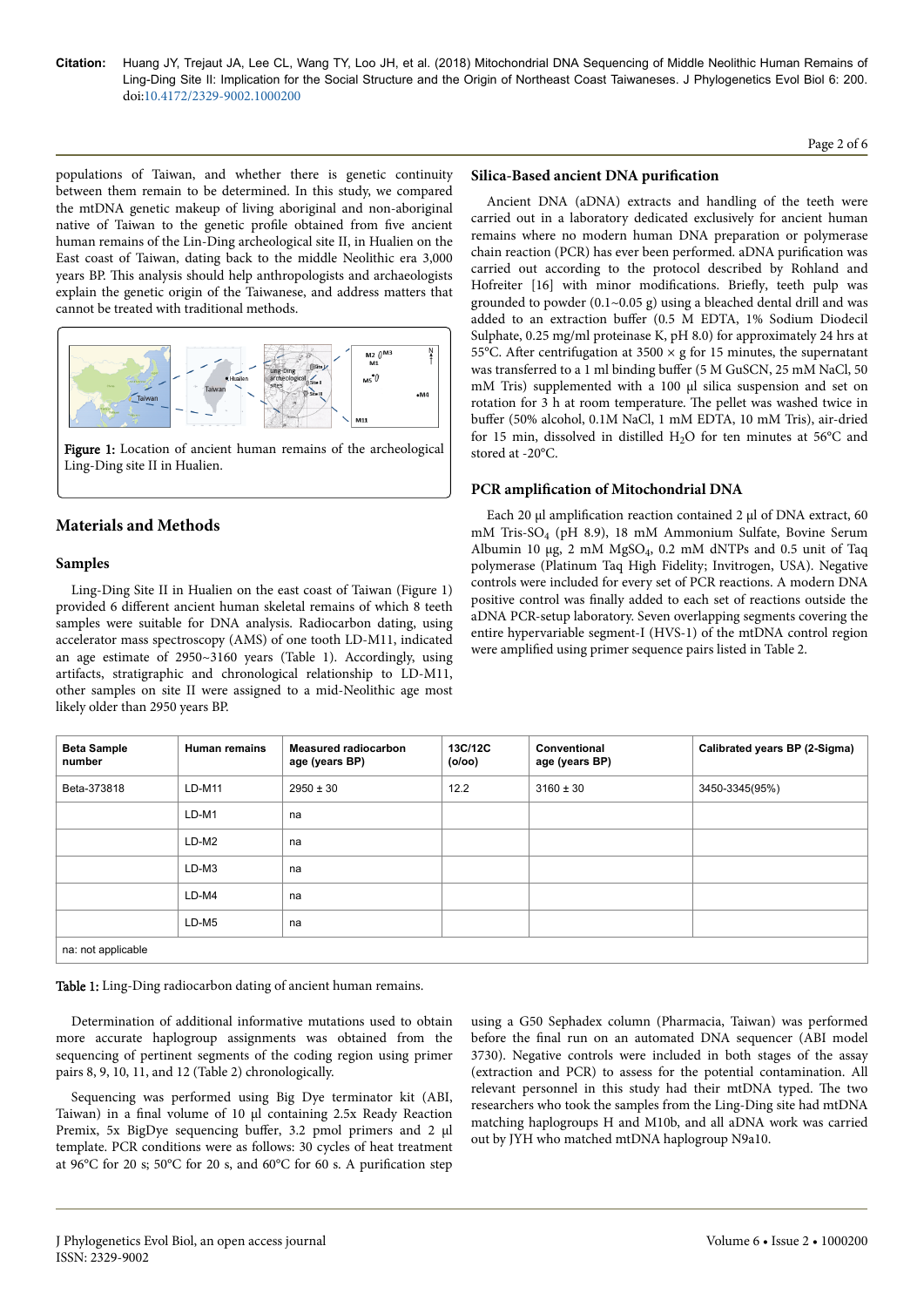Page 3 of 6

| <b>Primer</b><br>pairs | <b>Primer Names</b> | Forward Primer (5' to 3')    | <b>Primer</b><br><b>Names</b> | Reverse Primer (5' to 3')      | Amplified<br>regions |
|------------------------|---------------------|------------------------------|-------------------------------|--------------------------------|----------------------|
| 1                      | L15995              | <b>TCCACCATTAGCACCCAAAG</b>  | H16118                        | <b>TTTATGGTACCGTACAATATTC</b>  | 15995-16118          |
| $\overline{2}$         | L16079              | <b>GTATTGACTCACCCATCAAC</b>  | H16196                        | <b>TGCTGTACTTGCTTGTAAGC</b>    | 16079-16196          |
| 3                      | L16176              | GTACATAAAAACCCAATCCAC        | H16329                        | <b>TGACTGTAATGTGCTATGTAC</b>   | 16176-16329          |
| 4                      | L16250              | <b>TCACACATCAACTGCAACTC</b>  | H16404                        | ATATTGATTTCACGGAGGATG          | 16250-16404          |
| 5                      | L16358              | ACATTACAGTCAAATCCCTTC        | H16483                        | AGATGTCGGATACAGTTCAC           | 16358-16483          |
| 6                      | L16449              | <b>ACAAGAGTGCTACTCTCCTC</b>  | H <sub>21</sub>               | AGCTCCCGTGAGTGGTTAAT           | 16449-21             |
| $\overline{7}$         | L16542              | AAAGCCTAAATAGCCCACAC         | H114                          | AGACAGATACTGCGACATAG           | 16542-114            |
| 8                      | L <sub>143</sub>    | <b>AGTATCTGTCTTTGATTCCTG</b> | H <sub>268</sub>              | <b>TTTGTTATGATGTCTGTGTGG</b>   | 143-268              |
| 9                      | L5972               | ACACTATACCTATTATTCGGC        | H6081                         | ATTATTACAAATGCATGGGC           | 5972-6081            |
| 10                     | L10280              | AAATTGCCCTCCTTTTACCC         | H10431                        | <b>TCATAATTTAATGAGTCGAAATC</b> | 10280-10431          |
| 11                     | L10779              | AATGCTAAAACTAATCGTCCC        | H10903                        | TTGGGGAACAGCTAAATAGG           | 10779-10903          |
| 12                     | L14535              | AACCCATATAACCTCCCCC          | H14698                        | <b>TGGTTTTTCATATCATTGGTC</b>   | 14535-14698          |

Table 2: Primer sequences used for aDNA amplification of the HVS1control region and other relevant coding regions.



Figure 2: Phylogenetic tree restricted to Ling-Ding site II results (modified from Brandao's et al. [11]). Shadings represent the geographic relative distribution of mtDNA haplogroups across Asian regions. Black circles shadings indicate haplogroups detected in the ancient human remains of Ling-Ding Site II. Nucleotide positions are only those indicated in Table 3.

## **Results**

Five of the six ancient human remains from the Ling-Ding archeological site (Figure 1) produced successful mtDNA extracts.

Further, on the basis of remains surrounding each burial, specimens that were not carbon dated were categorized as belonging to the same period as specimen LD-M11 (approximately 3000 years BP) (Table 1) and their genetic structure was anticipated to represent the characteristics of Taiwan people in middle Neolithic time.

#### **C4a2 sample LD-M1**

Haplogroup C (Figure 2 and Table 3) is a descendant of Haplogroup M. Нe C4a2 subtype originated approximately 15,000 years BP [17] and branches of this clade, such as C4a2a, are commonly seen in the Evenki and Tuva of Siberia [18]. Further, population dispersals of C4a2 from these regions resulted in the presence of C4a2b and C4a2c in the Himalayas, Tibet and Indian regions [19]. C4a2 has not been seen among Austronesian speaking groups, such as TwA, the Philippines or Indonesia [20,21], and the subtype seen in this study is a new type that is only seen at low frequency (<1%) among non-TwA (Lin M, personal communication). Accordingly, the presence of C4a2 in any Taiwan individual will associate to a continental East Asian origin.

#### **N9a1 sample LD-M2**

Branches of haplogroup N9a (Figure 2 and Table 3) are mostly seen in Mongolia (2.1%), northeastern China (2.8%), Korea (2.1%), Japan (4.6%) [18], and Mainland southeastern Asia (MSEA) (1.5–4.5%) [22]. The type seen in Taiwan (N9a10) (2-7%) is unique to Amis, Puyuma, Atayal, and Toroko, and scarce among non-TwA (<1%). It has not been reported in Mainland China. Нe N9a1 type found in ancient human remain LD-M2 (Table 3) has not been described elsewhere [17]. According to Phylotree [17], it appears to be an extinct branch of N9a1 and cannot be confidently given a label of continental East Asian or TwA origin.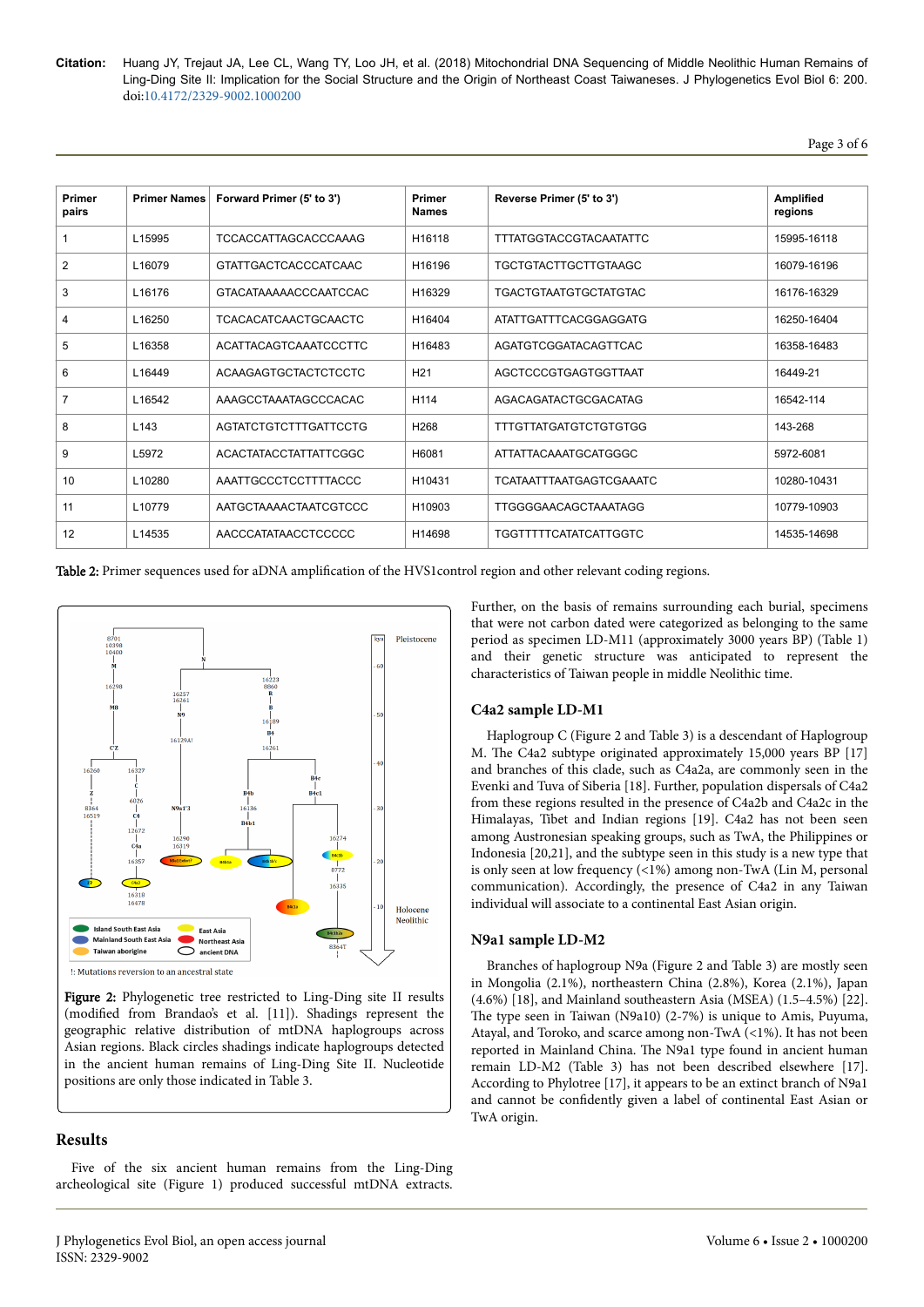Page 4 of 6

|            |               |               |          |               |   |             |               |              |   |   |   |                          |  |   | Nucleotide positions |   |   |   |   |               |               |                    |               |   |               |              |        |        |                               |
|------------|---------------|---------------|----------|---------------|---|-------------|---------------|--------------|---|---|---|--------------------------|--|---|----------------------|---|---|---|---|---------------|---------------|--------------------|---------------|---|---------------|--------------|--------|--------|-------------------------------|
|            | Coding region |               |          |               |   |             |               |              |   |   |   | region (HVS1)<br>Control |  |   |                      |   |   |   |   |               |               |                    |               |   |               |              |        |        |                               |
|            | 6             | 8             | 8        | 8             | 8 | $\mathbf Q$ |               |              |   |   |   |                          |  |   |                      |   |   |   |   |               |               |                    |               |   |               |              |        |        |                               |
|            | $\Omega$      | $\mathcal{L}$ |          |               | 8 | 8           |               |              |   | 6 | h | h                        |  |   | h                    | h | h | h | h | h             | h             | h                  | h             | h | h             | 6            | 6      | -6     |                               |
|            | $2^{\circ}$   | 6             | $^{(1)}$ |               | 6 |             | $\mathcal{L}$ | 4            | 6 |   |   | 2                        |  |   |                      |   |   |   |   | $\mathcal{L}$ | $\mathcal{L}$ | $\mathbf{\hat{z}}$ | $\mathcal{L}$ | 3 | $\mathcal{L}$ | 2            | 4      | 5      |                               |
|            | 6             | 4             |          |               | 0 | 4           | Q             |              |   | 3 | 8 |                          |  |   | h                    |   |   |   |   |               |               |                    | 3             |   |               |              |        |        |                               |
| Sample ID  |               |               |          |               |   |             | 8             | $\mathbf{0}$ | 2 | 6 | 9 | 3                        |  |   |                      |   |   | 8 |   | 8             | 9             |                    |               |   |               | $\mathbf{0}$ | 8      | -9     | Haplogroups                   |
| <b>CRS</b> | G             | А             | А        |               | А |             | А             | С            | А |   |   |                          |  |   |                      | G |   |   |   | А             | G             | C                  | А             |   |               | G            | C      | T      |                               |
| $LD-M1$    | А             |               |          |               |   |             | G             | T G          |   |   |   | T                        |  |   |                      |   |   | C |   | G             |               | T                  |               |   | C             |              |        |        | T C C4a2                      |
| $LD-M2$    |               |               |          |               |   |             |               |              |   |   |   |                          |  |   |                      |   | T |   |   |               | А             |                    |               |   |               |              |        |        | - N9a1 (Extinct)              |
| $LD-M4$    | $\sim$        | G             | $\sim$   | $\mathcal{C}$ | G |             |               |              |   |   |   |                          |  |   |                      | А |   |   |   |               |               |                    | G             |   |               |              |        |        | - B4c1b2a                     |
| $LD-M5$    |               | G             | G        |               |   | $\sim$      | G             |              |   |   |   | T                        |  | m |                      |   |   | C |   |               |               |                    |               |   |               |              | $\sim$ | $-2$   |                               |
| $LD-M11$   |               |               |          |               |   |             |               |              | ٠ | C | C |                          |  |   |                      |   |   |   |   |               |               |                    |               |   |               |              |        | $\sim$ | B <sub>4</sub> b <sub>1</sub> |

Table 3: Mitochondrial sequence variations in five ancient human remains of Ling-Ding site II and haplogroup assignments.

#### **B4c1b2a sample LD-M4**

Haplogroup B4c1b2a (Figure 2 and Table 3) is seen in most Austronesian speaking groups. Variants of B4c1b2a have been seen in the Philippines, Orchid Island, western ISEA, and Malaysia [11]. In Taiwan, among Atayal, Yami, Puyuma, and Tsou, it is seen as haplogroup B4c1b2a2a and is characterized by two extra nucleotides, T195C and G15301A that differentiate it from its sister types seen among non-TwA and other groups from South and East China [17]. The quality of aDNA retrieved from LD-M4 did not allow further determination than B4c1b2a, and accordingly, the type could not be associated to either, a non-TwA or TwA ancestry.

#### **Z sample LD-M5**

Haplogroup Z (Figure 2 and Table 3), most likely arose in Siberia and central Asia  $15,800 \pm 4,400$  years BP [23]. Subtypes of Z are seen at low frequency (<2%) throughout East Asia, among non-TwA, and the Philippines. Here, the finding of Z in ancient remain LD-M5 is most likely associated to a continental East Asian ancestry.

#### **B4b sample LD-M11**

Most members of the B4b (Figure 2 and Table 3) clade are seen in Mainland Southeast Asia (Indochina), Taiwan and the Philippines [9,11-13], but also in Japan and Siberia [24]. Subtypes of B4b in non-TwA are principally represented by subtypes of B4b1b, B4b1c, and B4b1a1. Conversely, in Austronesian speaking groups, it is seen as subtypes of B4b1a2. Нe sole carbon dated specimen of the Ling-Ding site II, LD-M11 (Table 1 and 3) could only be assigned to haplogroup B4b1. A TwA or a Mainland East Asian label could not be characterized.

#### **Discussion**

In this study, we applied molecular genetics on ancient human remains of the middle Neolithic archaeological Lin-Ding site II of Hualien on the east coast of Taiwan in search for a better understanding of the origins and affinities of the autochthonous populations of Taiwan. We primarily analyzed the polymorphisms of mtDNA coding-regions (nps 8,000-9,000 and 10,000-11,000) and control region HVSI (nps 16,030 to 16,490), and then used other pertinent SNPs of the coding region for proper haplogroup assignments. Dedicated ancient DNA laboratory, contamination controls and mtDNA typing of archaeologists and laboratory researchers participating in the research project were done to ascertain the authenticity of all ancient specimen analyzed.

The mtDNA sequences of five ancient human remains were obtained. All sequences assignments, B4c1b2a, B4b, C4a2, N9a1, and Z (Figure 2), had a distinct geographical association with populations of continental East Asia and revealed information about their prehistoric source of ethnicity back to more than 15,000 years BP. Two sequences, C4a2 and Z (LD-M1 and LD-M5 respectively) commonly seen in modern continental East Asians, suggested the presence of such people in the middle Neolithic on the East coast of Taiwan. This profile is not as clearly defined by the three other haplogroups, namely B4c1b2a, B4b1, and N9a1 since the depth of the sequencing attained was not sufficient to assign confidently these haplogroups to a TwA or non-TwA specificity (Table 3). Most likely, B4c1b2a was representing a TwA as the frequency of this haplogroup is twice higher among northern and central Taiwan Aborigines [9,12] than southern TwA or non-TwA. Conversely, B4b1 and N9a1 are more commonly seen among non-TwA, and consequently, their presence among present-day TwA is usually regarded as the result of continental East Asian gene flow. Although the haplogroups mentioned above do not represent the polymorphism profile expected from the whole analysis of the burial site, the estimated dating of the Ling-Ding site, 3,160 years BP, represent a minimum of 60 generations of 25 years [25,26], and the polymorphism represented by these mtDNA haplogroups indicates that middle Neolithic settlers from the continental East Asia, arrived there as a group composed of a significant number of non-TwA females and males.

#### **Finding expectation**

The determination, in Ling-Ding Site II, of two possible ethnically distinct gene pools, one associated with a 3,000 years BP continental origin bearing the same genetic profile as present-days continental East Asians, and the other being the result of a Taiwan Aboriginal genetic expansion, requires the analysis of more ancient remains to be evidenced. Nonetheless, the presence of continental East Asian settlers on the East coast of Taiwan and the possibility of their cohabitation with nearby TwA can confidently be ascertained and opens new insights about their social organization, collaboration, and genetic sinicisation. This is supported by the archaeology report of Ling-Ding site [27] which propose a hierarchy in the distribution of burials between rich and poor individuals based on the presence of fine chorded ware, stones relics, fine jades artifacts, and the information given by the structural and elaborate arrangement of the burials (Figure 1).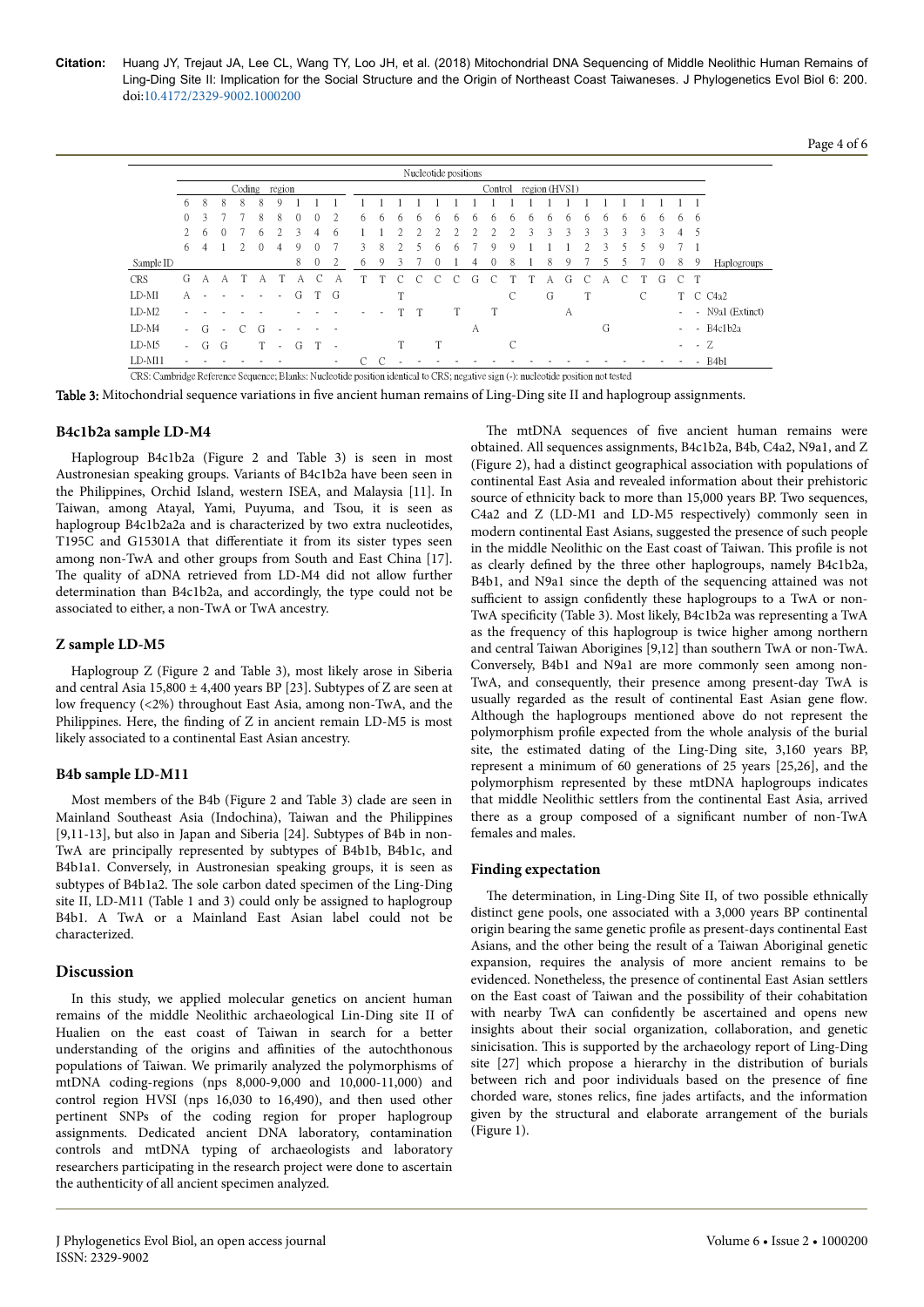## **Did these ancient non-TwA settlers circumnavigate Taiwan or walk to Ling-Ding site II?**

Migration routes of Formosan speakers within Taiwan reported by Paul Li [5] suggest historical migrations associated with specific tribes. Most are short distance displacements of tribes finally reaching their present-day settlement in the Mountain range. Only the Amis covered long coastal marches to finally reach Hualien, and the Sediq tribe a cross range migration to reach the northern region of Hualien. Нese two migrations routes can represent the routes followed by the continental East Asian settlers of Ling-Ding. Alternatively, these middle Neolithic Mainlanders had navigation skills and technology that could have permitted them to circumnavigate the Island.

Their arrival 3,000 years BP intriguingly corresponds to the "out of Taiwan diaspora (OOT) [1] of which gene flow also includes mtDNA polymorphism of modern Southeast Asians and South Chinese [28]. It is possible that it is the presence of ancient non-TwA settlers who triggered the OOT.

## **Why more non-TwA than TwA in Ling-Ding site II?**

Before the twentieth century, Taiwan Aborigines were more commonly burying their deads in the house or in the village graveyard without coffins [29]. Conversely, burial with coffins or urn in a community site by Mainland East Asians is the general practice [30]. The high level of non-TwA genetic profile found in the Ling-Ding site II is therefore expected, and should probably be also expected in any other well-structured middle Neolithic burial sites throughout Taiwan.

## **Culture and genetic profile**

As proposed above, the Ling-Ding archaeological site represents a middle Neolithic colonization event of Taiwan by non-TwA and characterizes an East coast region composed of genetically mixed ethnic groups with a complex social organization. It also supports previous finding of Mainland associated mtDNA lineages in other archaeological sites of Taiwan [15,31]. Furthermore, the traces of Fine Corded Ware Culture found in Ling-ding site II (also known as the Red Corded Ware Culture or Huagangshan culture) brings a supporting element for a proposed association between Fine Corded ware and the Longshanoid culture of Mainland China [15,32].

Finally, the primary state of this project makes it necessary to exercise caution when interpreting these findings. In the future, greater sample size studies of complete genome analysis of any extant populations and ancient human remains in Taiwan, will allow a) to differentiate with more confidence those traits or lineages associated to prehistory from those associated to the last 400 years of Taiwan written history, b) to construct a more complete picture of the Taiwanese human prehistory and allowing retracing migration according to space and time, c) to determine better genetic association between archaeological cultures and genetic, d) to define the relationship of ancient human remains to modern human groups in Taiwan.

## **Conclusion**

While still in its infant stage, the results obtained here were most surprising, first, because there is a strong public belief that the genetic of all ancient human remains of archaeological sites in Taiwan are associated with Taiwan mountain tribe Aborigines, and second, because out of five ancient human remains dating ~3000 years BP, it was unexpected to find two possible mountain tribes associated haplogroups and three mainland-Asia associated haplogroups, therefore moving the historical sinicization of autochthonous Taiwanese into a prehistorical landscape.

New insights into the prehistorical population relationships between Taiwan and Continental Asia have been shown, indicating various possible population dispersals in the middle Neolithic period, and while greatly helping our understanding on the demography of Taiwan, it brings new lights on our understanding of human migration in Taiwan and island Southeast Asia.

## **Conflict of Interest Statement**

To my knowledge I declare that no economic interest or any conflict of interest exists.

## **Funding**

This work was supported by a grant NSC 98-2410-H-195-001 from the National Science Council of Taiwan. Нe funders had no role in study design, data collection and analysis, decision to publish, or preparation of the manuscript.

## **Authors' Contributions**

The project was conceived and designed by JYH and JAT and JYH performed the laboratory work. JYH and JT performed data analysis and drafted the manuscript. All other authors gave useful contribution on the analysis of data and text of the manuscript. All authors have read and approved the final version of the manuscript.

## **Acknowledgements**

The authors wish to thanks Doctors Ho CK, Liu KH, Hu CH and Yen LD from the National Museum of Natural Sciences for their help and feedback during manuscript preparation. This work was using the Molecular Antropology database of the Mackay Memorial Hospital of Tamsui in Taiwan.

## **References**

- 1. Bellwood P (2004) Southeast Asia, from prehistory to history: In Нe origin and dispersals and dispersal of agricultural communities in Southest Asia ed EbiGap Bellwood, London and New York: Routledge Curson, Taylor & Francis group. Edited by Ian Glover and Peter Bellwood 21-40.
- 2. Diamond J, Bellwood P (2003) Farmers and their Languages: the first expansions. Science 300: 597-603.
- 3. Blundell D (2000) "Austronesian Taiwan" Linguistics, History, Ethnology, Prehistory. Language connecting the world., ed. D. Blundell, Berkeley, CA: Phoebe A. Hearst Museum, University of California. 401-459.
- 4. Blust R (1999) Subgrouping, circularity and extinction: some issues in Austronesian comparative linguistics. Symp Ser Ins Linguis Acad Sinica 1: 31-94.
- 5. Li PJK (2001) Нe Dispersal of Нe Formosan Aborigines in Taiwan. Languages and Linguistics 2: 271-278.
- 6. Chu CC, Lee HL, Trejaut JA, Lin M (2004) HLA-A, -B, -Cw and -DRB1 allele frequencies in Ami, Atayal, Bunun. Hakka, Paiwan, Pazeh, Puyuma, Rukai, Saisiat, Tsou, Taroko, Нao and Tao populations from Taiwan. Human Immunology. Special Issue: HLA alleles and other immunogenetic polymorphism frequencies from world wide populations. Guest editors: Derek Middelton, John Sanil Manavalan, Marcelo A. Fernandes-Vina. ASHI 65: 1102-1181.